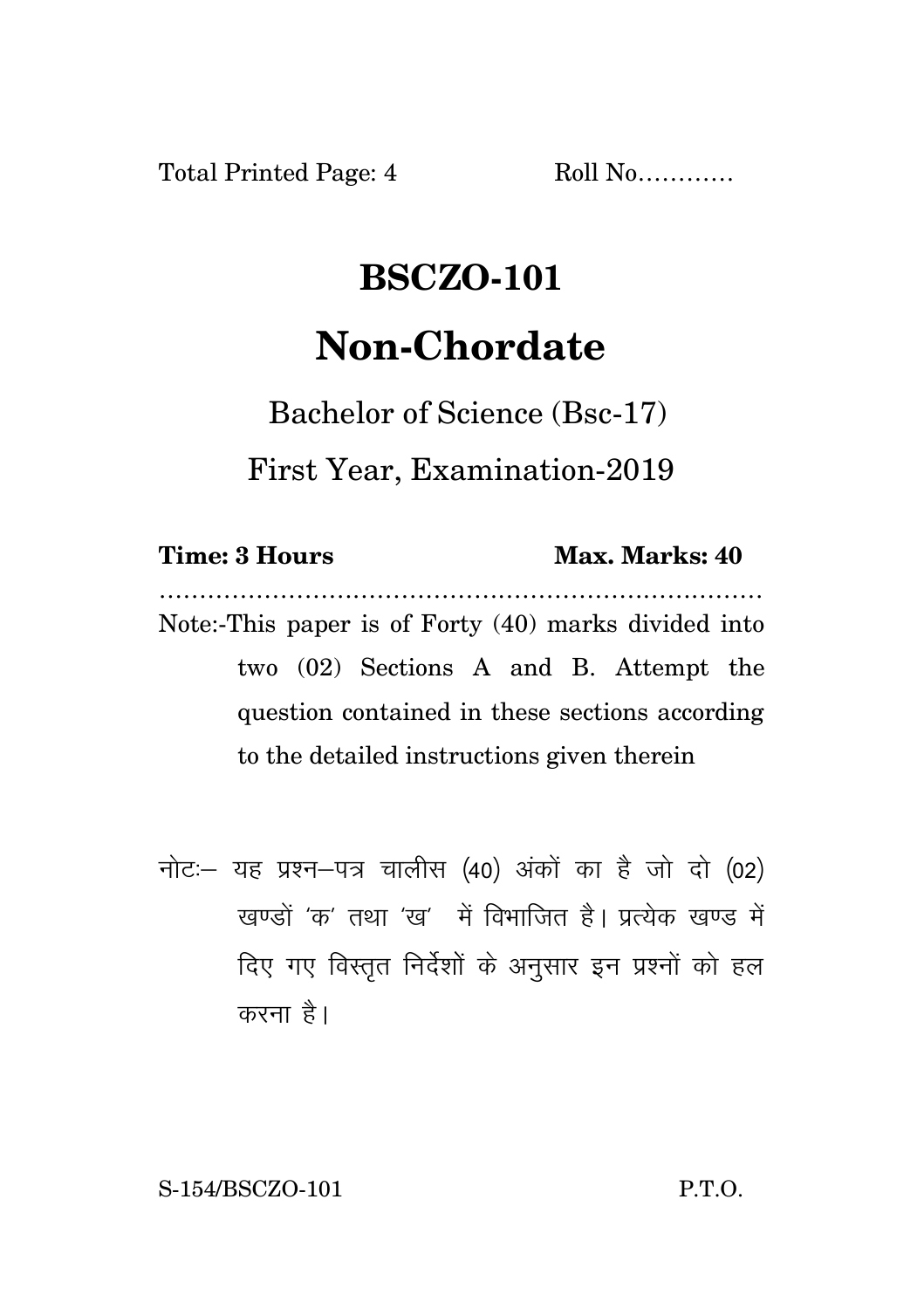## Section-A (खण्ड-क)

(Long Answer Type Question) (दीर्घ उत्तरीय प्रश्न)

- Note:- Section-A contains Three (03) long answertype questions of Ten (10) marks each. Learners are required to answer any Two  $(02)$  questions only.  $(2 \times 10=20)$
- नोट: खण्ड 'क' में तीन (03) दीर्घ उत्तरीय प्रश्न दिये गये हैं। प्रत्येक प्रश्न के लिए दस(10) अंक निर्धारित हैं। शिक्षार्थियों को इन में से केवल दो (02) प्रश्नों के उत्तर टेने हैं।
- 1. Describe the mode of reproduction and movement in paramecium. पेरामीशियम में जनन एवं गति के तरीकों के बारे में बताइये ।
- 2. Explain the structure reproduction and development in phylum fascicola? फाइलम फेसीकोला की संरचना जनन एंव विकास के बारे में बताइये।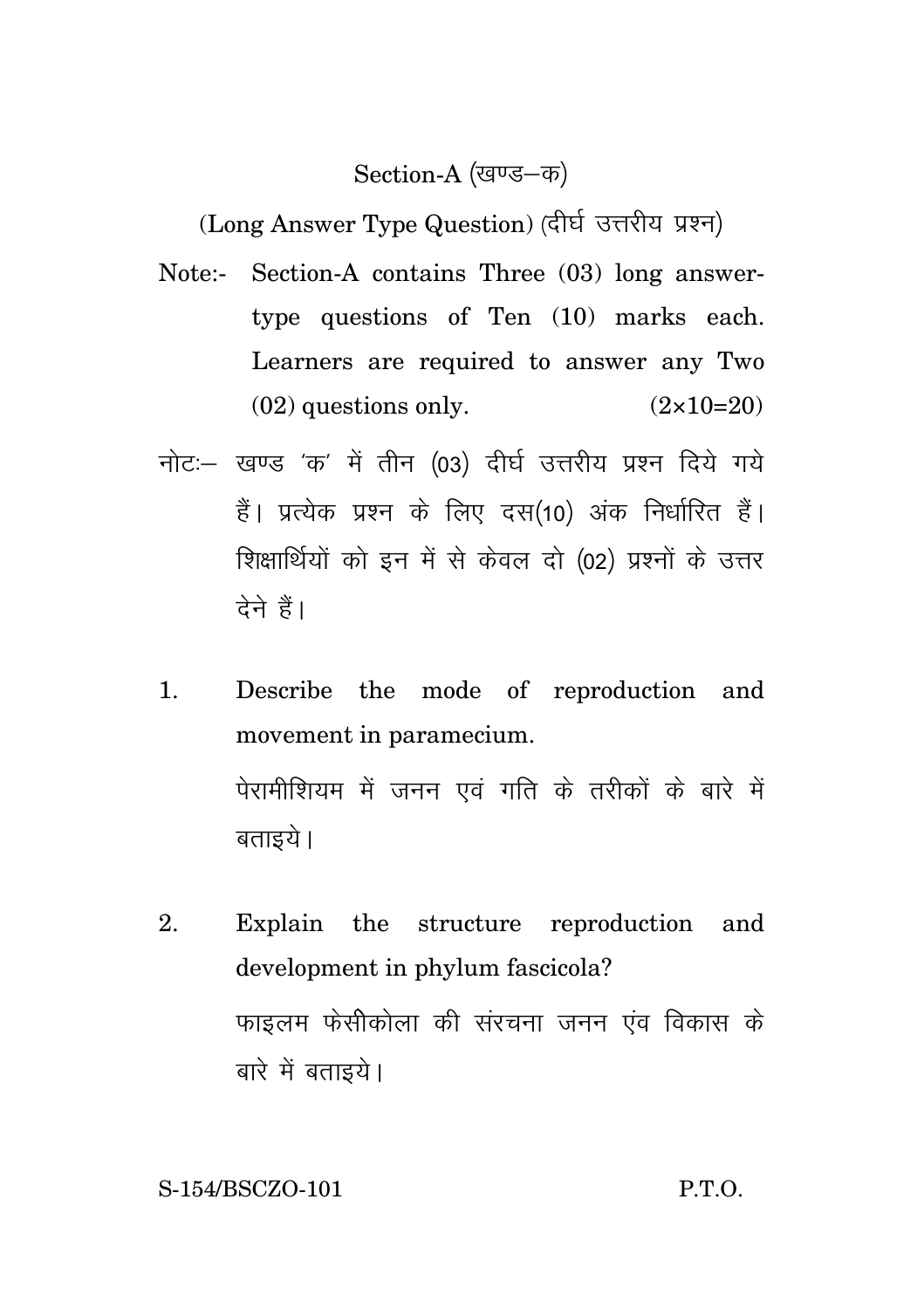3. Describe Characteristics and classification of Phylum Mollusca with special reference to structural development of Pila.

> पाइला के संरचनात्मक विकास के मख्य संदर्भ में फाइलम मोलस्क के विशेषता एंव वर्गीकरण के बारे में बताइये ।

> > Section-B (खण्ड-ख)

(Short Answer Type Question) (लघुउत्तरीय प्रश्न)

- Note:- Section-B contains six (06) short answer type questions of five (05) marks each. Learners are required to answer any four (04) questions only.  $(5 \times 4=20)$
- नोट: खण्ड 'ख' में छः (06) लघु उत्तरीय प्रश्न दिये गये हैं। प्रत्येक प्रश्न के लिए पाँच (05) अंक निर्धारित हैं। शिक्षार्थियों को इन में से केवल चार (04) प्रश्नों के उत्तर देने हैं।
- 1. Explain about the importance of Coral Reefs. कोरल रीफ के महत्व के बारे में बताइये।

S-154/BSCZO-101 P.T.O.